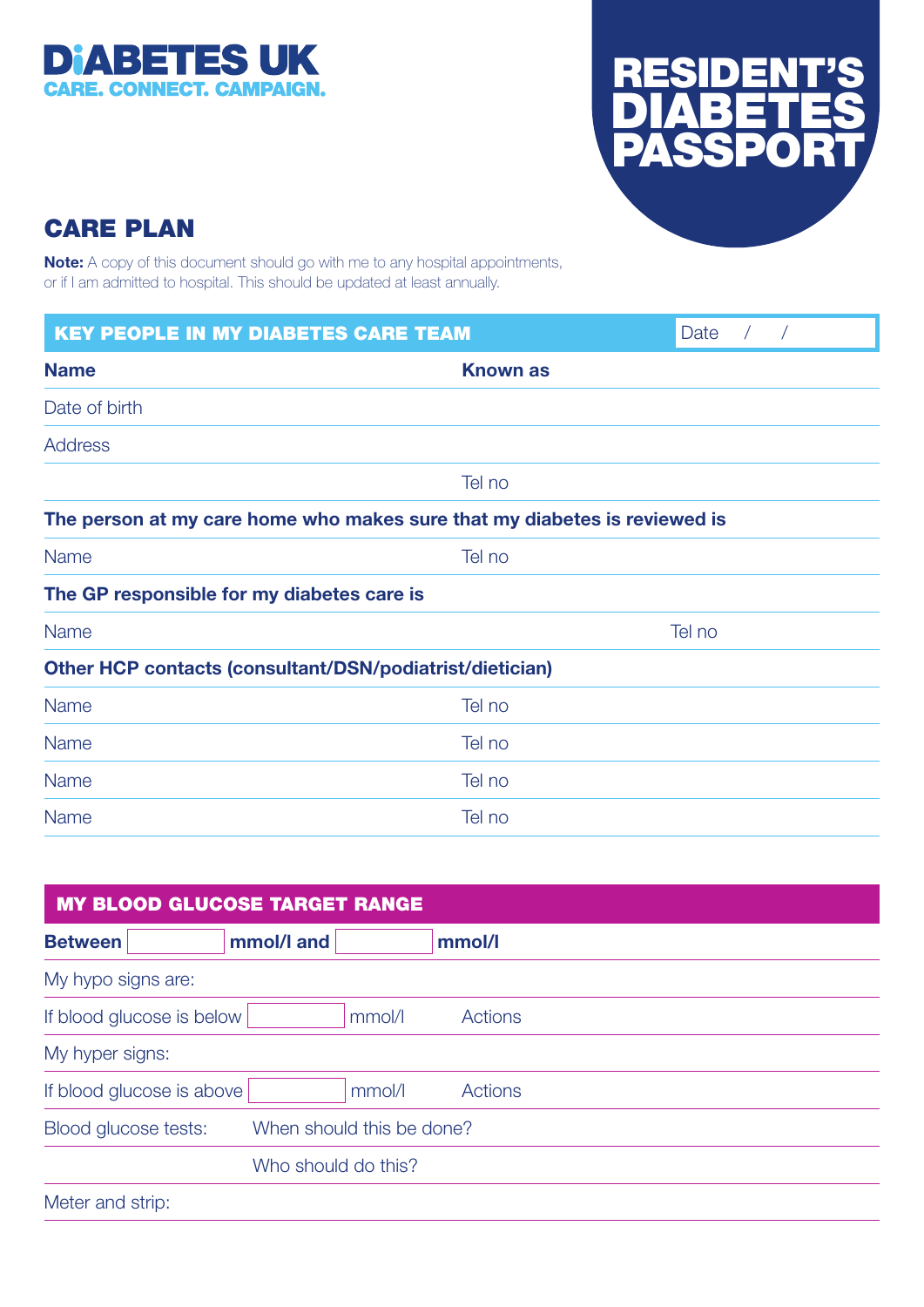# **DIABETES UK**<br>CARE. CONNECT. CAMPAIGN.

#### MY FOOD CHOICES

| The goals for my personal diet are |  |
|------------------------------------|--|
| Likes/dislikes                     |  |
| Food allergies/intolerance         |  |
| Other eating difficulties          |  |
| Target weight                      |  |
| <b>BMI</b> target                  |  |
|                                    |  |

| <b>PHYSICAL ACTIVITY</b>                                                                       |  |  |  |
|------------------------------------------------------------------------------------------------|--|--|--|
| Chair bound<br><b>Bed bound</b><br><b>Walking ability:</b> Walking unaided<br>Uses walking aid |  |  |  |
| Prevent a fall<br><b>Balance:</b> Sits, stands and turns unaided                               |  |  |  |
| Dress unaided<br><b>Bathing and dressing:</b> One carer support for bathing                    |  |  |  |
| Requires assistance<br><b>Meals and nutrition:</b> Eat independently<br>Fully dependent        |  |  |  |
| <b>Physical activity targets</b>                                                               |  |  |  |
| <b>Physical activity plan</b>                                                                  |  |  |  |

#### MY DIABETES MEDICATION

| <b>HbA1c target:</b>      |                  |
|---------------------------|------------------|
| <b>Name of medication</b> |                  |
| When to take it:          | How to take it:  |
| <b>Name of medication</b> |                  |
| When to take it:          | How to take it:  |
| <b>Name of medication</b> |                  |
| When to take it:          | How to take it:  |
| <b>Name of medication</b> |                  |
| When to take it:          | How to take it:  |
| <b>For blood pressure</b> | <b>BP</b> target |
| <b>For cholesterol</b>    | chol target      |
| <b>Other medication</b>   |                  |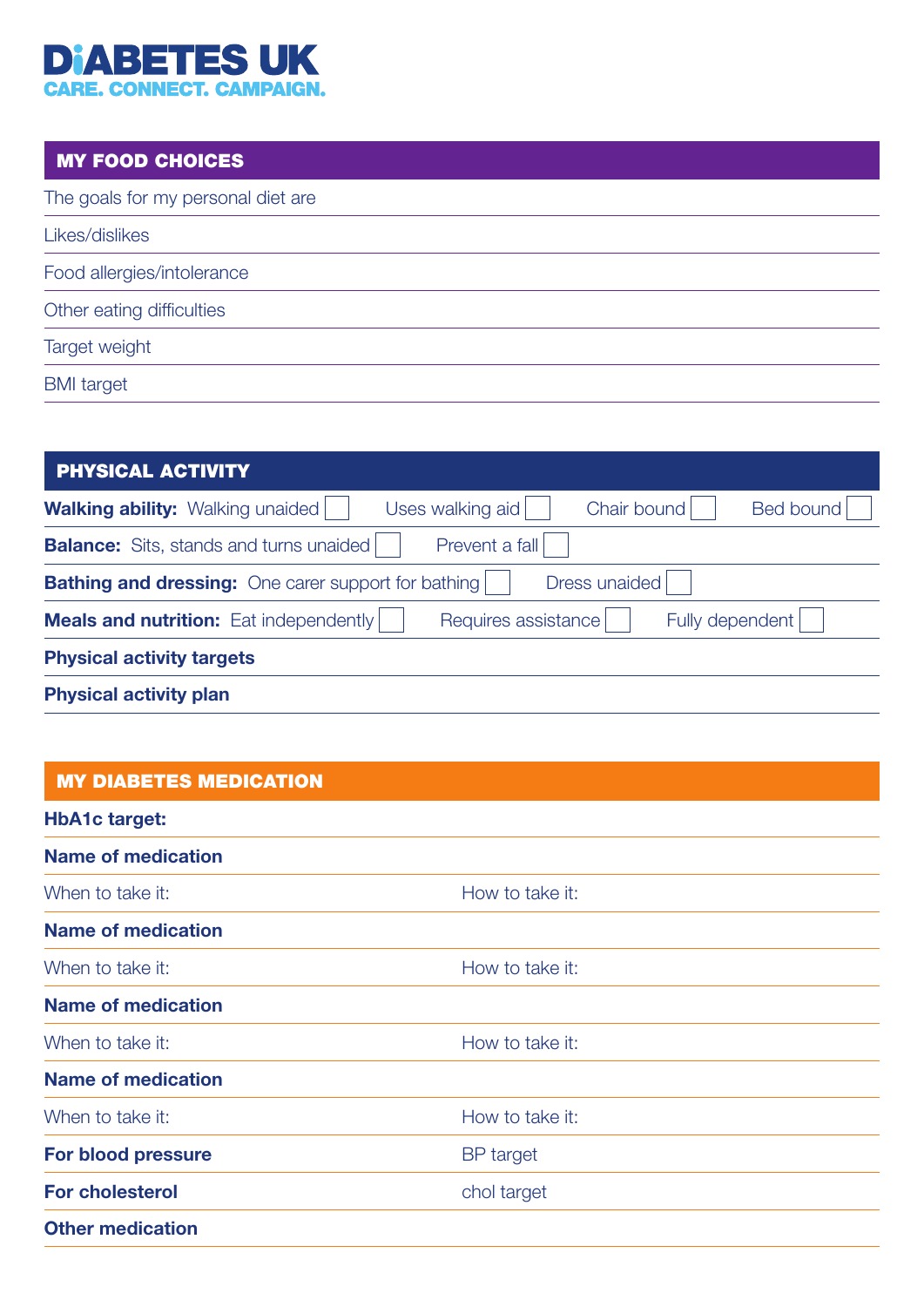

### MY INSULIN

#### The person to contact for advice about my insulin, and before making changes to my treatment is:

| <b>Name</b>             |                              |  |
|-------------------------|------------------------------|--|
| Location                | Tel                          |  |
| <b>Name of insulin?</b> | When is it given?<br>units @ |  |
|                         | units @                      |  |
|                         | units @                      |  |
|                         | units @                      |  |
| Device used?            | Injection sites preferred    |  |
|                         |                              |  |

Who gives insulin?

#### MY MENTAL/EMOTIONALWELLBEING

#### Things that would improve my mental/emotional health and wellbeing

Activity: eg hobbies, leisure activities, family visits

**Comment**